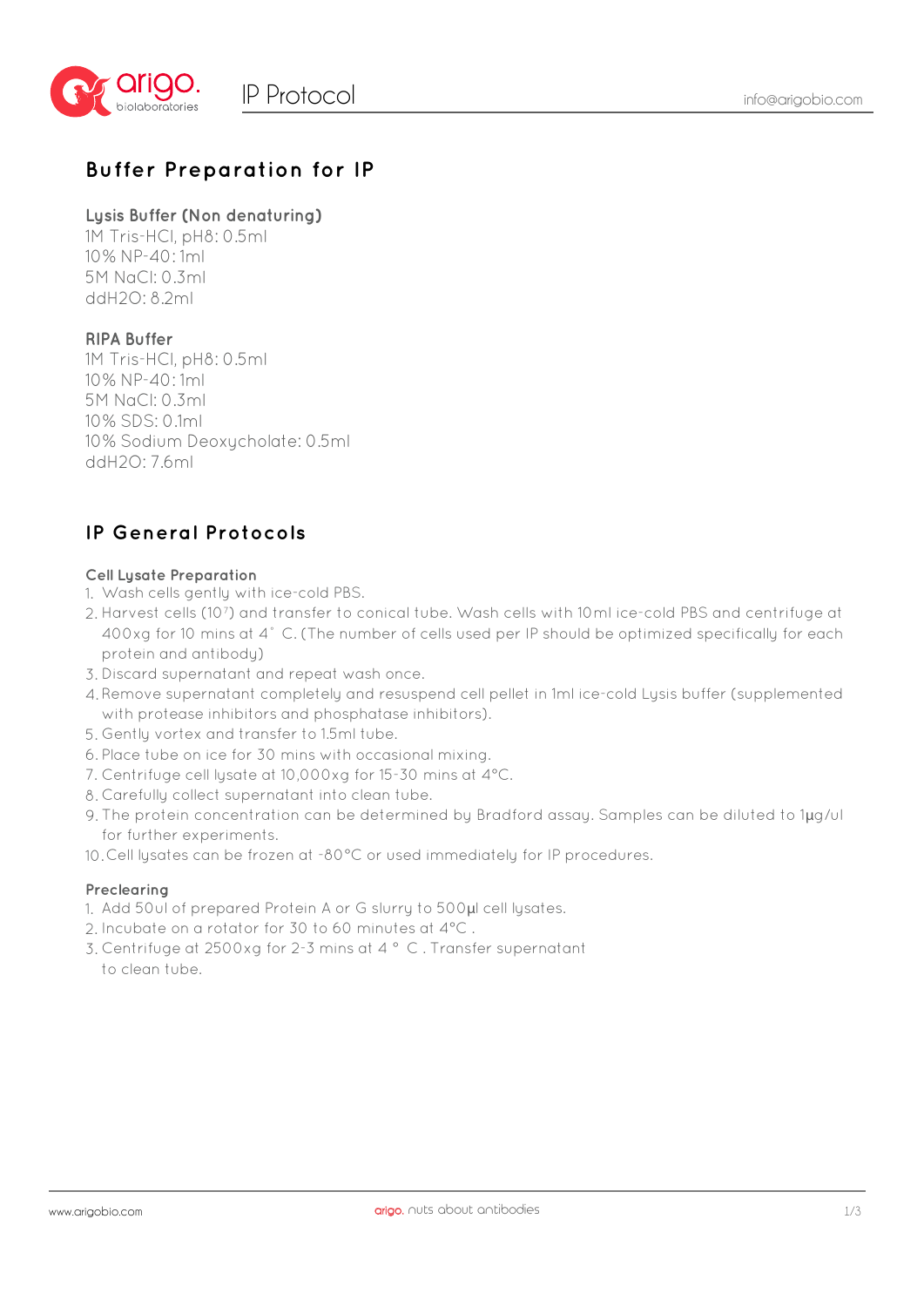

#### **Immunoprecipitation**

- Add 1-10μg of antibody to the pre-cleared lysates. (The concentration of antibody should be 1. optimized)
- 2. Incubate at 4°C overnight on a rotator.
- Add 50μl Protein A or G slurry to capture complexes. (Protein A or G should be equilibrated in the 3. corresponding lusis buffer used).
- 4. Incubate for 1-2 hour at 4°C on a rotator.
- 5. Centrifuge the tube at 2500xg for 30s at 4°C.
- Carefully discard the supernatant. Wash beads 3-5 times with 500μl ice-cold lysis buffer. 6.
- After last wash, carefully remove supernatant and add 50μl SDS Sample buffer to bead pellet. 7.
- 8. Vortex and heat at 90-100°C for 10 minutes.
- 9. Centrifuge at 10,000xg for 5 mins. Collect the supernatant carefully and load onto SDS-PAGE for further analusis.

## **How Not to Fail a IP Experiment?**

#### **1. Lysis buffers**

The denaturing ability of lysis buffer used during cell lysis can be critical. The ideal lysis buffer should protect proteins in their most native conformation while allowing adequate amounts of protein released for further analysis. Non-ionic detergents such as NP-40 or Triton X-100 are milder than ionic detergents such as SDS or Sodium Deoxycholate. Salt concentration or pH can also affect the binding capability of the antibodies to the protein of interest.

#### **2. Elution method**

There are various ways to perform elution step in IP experiments. The harshest method would be boiling of beads in a reducing SDS sample loading buffer. This method also elute non-covalently bound antibody fragments along with the protein of interest. Other methods such as using glycine buffer or applying pH shift are also applied to avoid disruption of antibody in order to obtain lower background.

#### **3. Choice of Protein A or Protein G**

Protein G is often considered a more universal IgG Binding Protein than Protein A, but different species, and subtypes of species, do vary in their binding to these proteins. Refer to the table at page 3 to find the best material that suit your antibody subclasses.

#### **4. Secondary antibodies optimized for IP Western Blotting**

Heavy chains or light chains contributed by the denatured primary antibodies during IP often cause problems for the Western Blot detection of protein of interest especially if it should be found to migrate around 50kDa or 35kDa. To overcome this issue, some secondary antibodies which only recognizes native form of IgG have been developed. These antibodies significantly eliminates the detection of denatured heavy or light chains during Western Blotting.